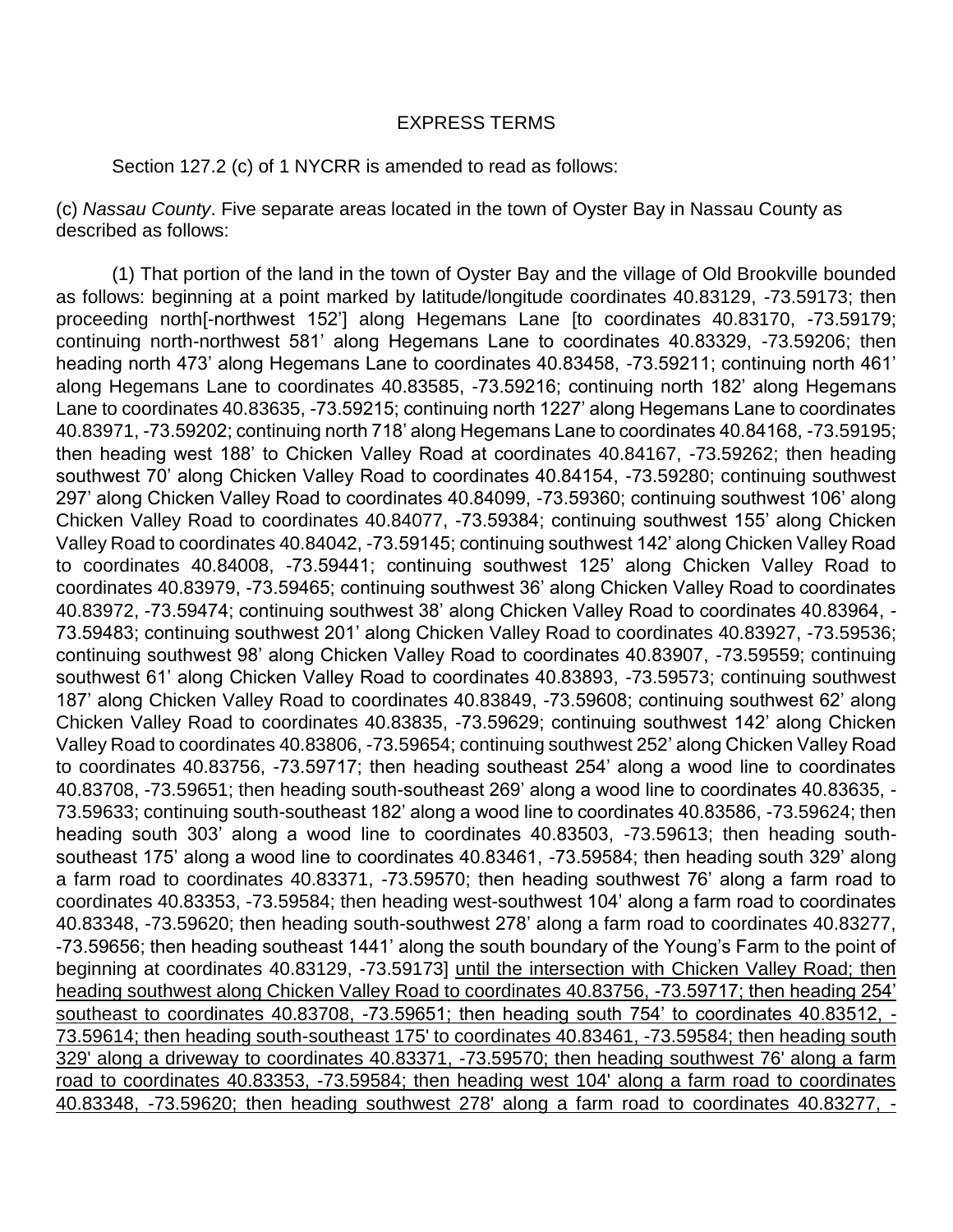73.59656; then heading southeast 1441' along the south boundary of the Young's Farm to the beginning point at coordinates 40.83129, -73.59173.

(2) That portion of the land in the town of Oyster Bay and in the village of Old Brookville bounded as follows: beginning at a point marked by latitude/longitude coordinates 40.83433, -73.59210; then heading south 399' along Hegemans Lane to coordinates 40.83323, -73.59205; then heading 403' northeast [along a tree line to coordinates 40.83353, -73.59065; then heading 263' north to coordinates 40.83425, -73.59064; then heading northwest 6' along Linden Lane to coordinates 40.83426, - 73.59066; continuing northwest 98' along Linden Lane to coordinates 40.83438, -73.59098; continuing northwest 52' along Linden Lane to coordinates 40.83443, -73.59115; then continuing 54' northwest along Linden Lane to coordinates 40.83445, -73.59134; then heading southwest 43' along Linden Lane to coordinates 40.83444, -73.59150; then continuing southwest 170' to the point of beginning at coordinates 40.83433, -73.59210.] to coordinates 40.83353, -73.59065; then heading 263' north to Linden Lane at coordinates 40.83425, -73.59064; then heading west along Linden Lane to the intersection with Hegemans Lane and the beginning point at coordinates 40.83433, -73.59210.

(3) That portion of the land in the town of Oyster Bay and the village of Old Brookville bounded as follows: beginning at a point marked by latitude/longitude coordinates N40.83652, W-73.58745; then heading south 452' to coordinates N40.83529, W-73.58735; then proceeding northeast 583' to coordinates N40.83565, W-73.58530; then heading north-northwest 400' to coordinates N40.83673, W-73.58556; then heading 529' southwest to the point of beginning at coordinates N40.83652, W-73.58745.

(4) That portion of the land in the town of Oyster Bay in the villages of Upper Brookville and Matinecock bounded as follows: [beginning at a point marked by latitude/longitude coordinates 40.86318, -73.56713; proceeding south 240' along Chicken Valley Road to coordinates 40.86252, - 73.56708; continuing south 293' along Chicken Valley Road to coordinates 40.86172, -73.56705; continuing south 131' along Chicken Valley Road to coordinates 40.86136, -73.56708; proceeding south-southwest 116' along Chicken Valley Road to coordinates 40.86105, -73.56716; continuing south-southwest 113' along Chicken Valley Road to coordinates 40.86705, -73.56728; proceeding southwest 116' along Chicken Valley Road to coordinates 40.86046, -73.56745; continuing southwest 337' along Chicken Valley Road to coordinates 40.85963, -73.56798; continuing southwest 82' along Chicken Valley Road to coordinates 40.85942, -73.56808; then heading east-northeast 819' through a wooded area to coordinates 40.85961, -73.56513; then heading southeast 1462' through a wooded area to coordinates 40.85580, -73.56348; continuing southeast 1065' through a wooded area to coordinates 40.85315, -73.56189; then heading northeast 1167' along the border with a golf course to coordinates 40.85470, -73.55819; continuing northeast 317' along the border with the golf course to coordinates 40.85527, -73.55733; then heading east-northeast 1278' along the border with a golf course to coordinates 40.85574, -73.55275; then heading south 275' along the border with a golf course to coordinates 40.85499, -73.55263; then heading northeast 873' along the golf course boundary to coordinates 40.85646, -73.55014; then heading northwest 1463' through a wooded area to coordinates 40.86023, -73.55194; then heading 615' southwest along the border of a residential area to coordinates 40.85990, -73.55413; then heading 280' northwest through a wooded area to coordinates 40.86044, - 73.55485; then heading north-northwest 188' along a residential driveway to coordinates 40.86095, - 73.55496; then heading west 337' along a residential driveway to coordinates 40.86096, -73.55618;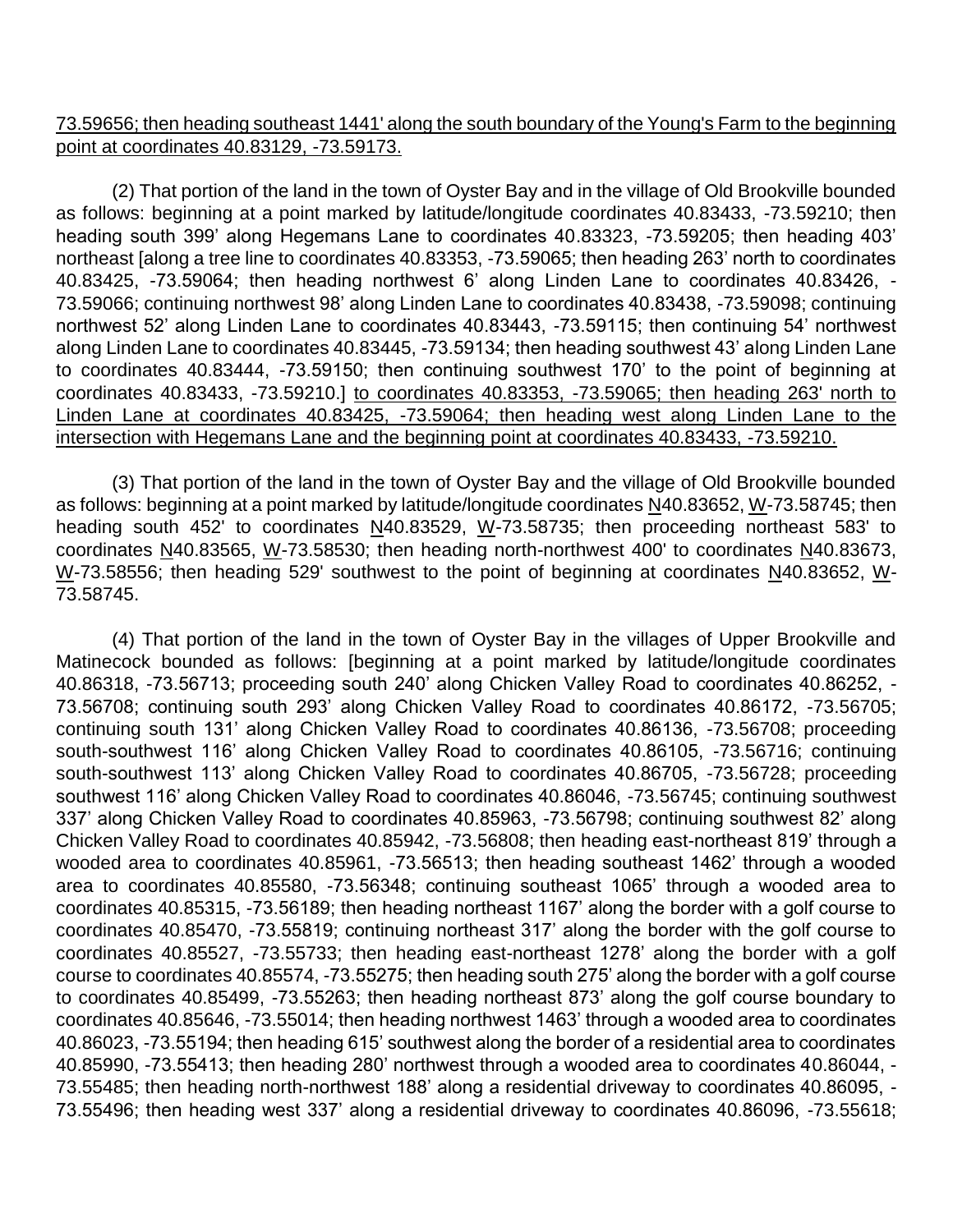then heading northwest 309' along a residential driveway to coordinates 40.86176, -73.55654; then heading north-northwest 103' along a residential driveway to coordinates 40.86204, -73.55661; continuing north-northwest 38' along a residential driveway to coordinates 40.86214, -73.55663; then heading north 108' along a residential driveway to coordinates 40.86244, -73.55661; then heading northwest 135' along a residential driveway to coordinates 40.86279, -73.55676; continuing northwest 95' along a residential driveway to coordinates 40.86304, -73.55688; then heading east 106' to a residential driveway at coordinates 40.86305, -73.55650; then heading northeast 172' along a residential driveway to coordinates 40.86315, -73.55589; continuing northeast 160' along a residential driveway to coordinates 40.86330, -73.55534; continuing northeast 20' along a residential driveway to coordinates 40.86333, -73.55529; continuing northeast 141' along a residential driveway to coordinates 40.86365, -73.55499; continuing northeast 106' along a residential driveway to coordinates 40.86390, -73.55479; then heading north-northeast 20' along a residential driveway to coordinates 40.86395, - 73.55476; continuing north-northeast 107' along a residential driveway to coordinates 40.86423, - 73.55465; continuing north-northeast 111' along a residential driveway to coordinates 40.86453, - 73.55457; continuing north-northeast 207' along a residential driveway to coordinates 40.86509, - 73.55450; then heading north 53' along a residential driveway to coordinates 40.86524, -73.55451; then heading northeast 153' along a paved driveway to coordinates 40.86551, -73.55409; continuing northeast 173' along a paved driveway to coordinates 40.86573, -73.55354; continuing northeast 71' along a paved driveway to coordinates 40.86586, -73.55335; then heading north-northeast 47' along a paved driveway to coordinates 40.86596, -73.55325; continuing north-northeast 70' along a paved driveway to coordinates 40.86614, -73.55314; continuing north-northeast 79' along a paved driveway to coordinates 40.86635, -73.55306; then heading north-northeast 109' along a paved driveway to coordinates 40.86664, -73.55300; then heading north 129' along a paved driveway to coordinates 40.86699, -73.55296; continuing north 122' along a paved driveway to coordinates 40.86733, - 73.55292; then heading north-northeast 182' along a paved driveway to coordinates 40.86782, - 73.55278; then heading north 23' along a paved driveway to coordinates 40.86788, -73.55277; then heading north-northwest 36' along a paved driveway to Planting Fields Road at coordinates 40.86798, -73.55281; then heading southwest 6' along Planting Fields Road to coordinates 40.86797, -73.55283; continuing southwest 48' along Planting Fields Road to coordinates 40.86795, -73.55300; then heading west 339' along Planting Fields Road to coordinates 40.86793, -73.55422; then heading westsouthwest 93' along Planting Fields Road to coordinates 40.86790, -73.55456; then heading southwest 69' along Planting Fields Road to coordinates 40.86786, -73.55480; continuing southwest 79' along Planting Fields Road to coordinates 40.86777, -73.55506; continuing southwest 133' along Planting Fields Road to coordinates 40.86758, -73.55547; continuing southwest 60' along Planting Fields Road to coordinates 40.86749, -73.55565; continuing southwest 71' along Planting Fields Road to coordinates 40.86741, -73.55589; heading west-southwest 225' along Planting Fields Road to coordinates 40.86728, -73.55668; continuing west-southwest 89' along Planting Fields Road to coordinates 40.86723, -73.55700; continuing west-southwest 132' along Planting Fields Road to coordinates 40.86713, -73.55746; then heading southwest 91' along Planting Fields Road to coordinates 40.86703, -73.55776; continuing southwest 59' along Planting Fields Road to coordinates 40.86694, -73.55794; continuing southwest 240' along Planting Fields Road to coordinates 40.86654, -73.55862; continuing southwest 219' along Planting Fields Road to coordinates 40.86616, -73.55923; continuing southwest 89' along Planting Fields Road to coordinates 40.86601, -73.55949; continuing southwest 132' along Planting Fields Road to coordinates 40.86582, -73.55989; continuing southwest 93' along Planting Fields Road to coordinates 40.86570, -73.56020; continuing southwest 97' along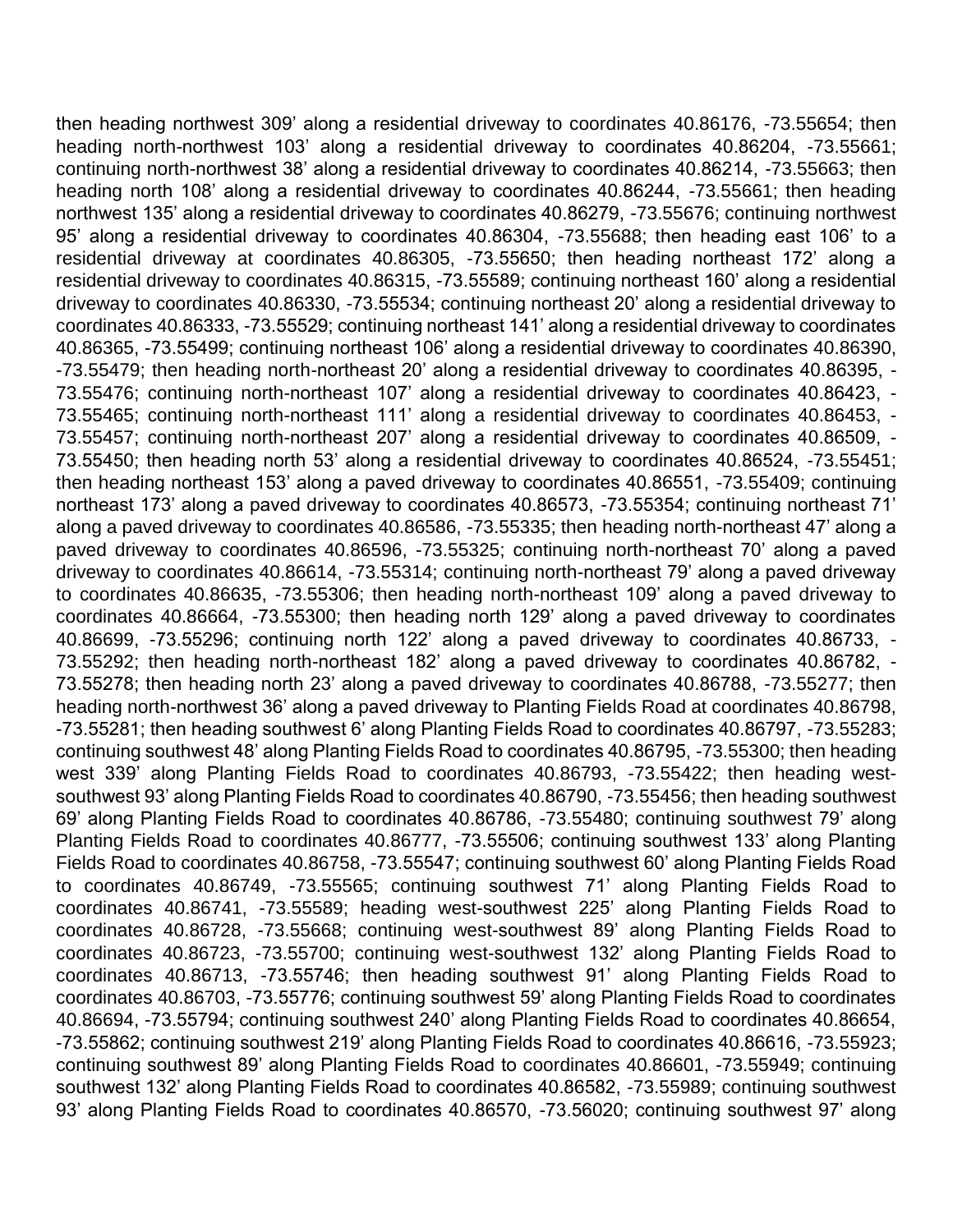Planting Fields Road to coordinates 40.86559, -73.56051; continuing southwest 90' along Planting Fields Road to coordinates 40.86549, -73.56081; continuing southwest 131' along Planting Fields Road to coordinates 40.86533, -73.56124; continuing southwest 80' along Planting Fields Road to coordinates 40.86522, -73.56149; continuing southwest 257' along Planting Fields Road to coordinates 40.86492, -73.56233; continuing southwest 133' along Planting Fields Road to coordinates 40.86475, -73.56276; continuing southwest 59' along Planting Fields Road to coordinates 40.86468, -73.56295; continuing southwest 85' along Planting Fields Road to coordinates 40.86459, -73.56324; then heading west-southwest 177' along Planting Fields Road to coordinates 40.86446, -73.56385; continuing westsouthwest 213' along Planting Fields Road to coordinates 40.86436, -73.56461; then heading southwest 89' along Planting Fields Road to coordinates 40.86428, -73.56491; continuing southwest 58' along Planting Fields Road to coordinates 40.86420, -73.56510; continuing southwest 133' along Planting Fields Road to coordinates 40.86399, -73.56549; continuing southwest 325' along Planting Fields Road to coordinates 40.86350, -73.56647; continuing southwest 116' along Planting Fields Road to coordinates 40.86335, -73.56684; continuing southwest 100' along Planting Fields Road to the intersection with Chicken Valley Road at the point of beginning at coordinates 40.86318, -73.56713.] beginning at a point marked by latitude/longitude coordinates 40.86318, -73.56713; proceeding southsoutheast along Chicken Valley Road to coordinates 40.85942, -73.56808; then heading east 819' through a wooded area to coordinates 40.85961, -73.56513; then heading southeast 1462' through a wooded area to coordinates 40.85580, -73.56348; continuing southeast 1065' through a wooded area to coordinates 40.85315, -73.56189; then heading northeast 1167' along the border with a golf course to coordinates 40.85470, -73.55819; continuing northeast 317' along the border with the golf course to coordinates 40.85527, -73.55733; then heading east 1278' along the border with a golf course to coordinates 40.85574, -73.55275; then heading south 275' along the border with a golf course to coordinates 40.85499, -73.55263; then heading northeast 873' along the golf course boundary to coordinates 40.85646, -73.55014; then heading northwest 1463' through a wooded area to coordinates 40.86023, -73.55194; then heading 615' southwest along the border of a residential area to coordinates 40.85990, -73.55413; then heading 280' northwest through a wooded area to coordinates 40.86044, - 73.55485; then heading northwest 188' along a residential driveway to coordinates 40.86095, - 73.55496; then heading west 337' along a residential driveway to coordinates 40.86096, -73.55618; then heading northwest 309' along a residential driveway to coordinates 40.86176, -73.55654; then heading north-northwest 103' along a residential driveway to coordinates 40.86204, -73.55661; continuing north-northwest 38' along a residential driveway to coordinates 40.86214, -73.55663; then heading north 108' along a residential driveway to coordinates 40.86244, -73.55661; then heading northwest 135' along a residential driveway to coordinates 40.86279, -73.55676; continuing northwest 95' along a residential driveway to coordinates 40.86304, -73.55688; then heading east 106' to a residential driveway at coordinates 40.86305, -73.55650; then heading northeast 172' along a residential driveway to coordinates 40.86315, -73.55589; continuing northeast 160' along a residential driveway to coordinates 40.86330, -73.55534; continuing northeast 20' along a residential driveway to coordinates 40.86333, -73.55529; continuing northeast 141' along a residential driveway to coordinates 40.86365, -73.55499; continuing northeast 106' along a residential driveway to coordinates 40.86390, -73.55479; then heading north-northeast 20' along a residential driveway to coordinates 40.86395, - 73.55476; continuing north-northeast 107' along a residential driveway to coordinates 40.86423, - 73.55465; continuing north-northeast 111' along a residential driveway to coordinates 40.86453, - 73.55457; continuing north-northeast 207' along a residential driveway to coordinates 40.86509, - 73.55450; then heading north 53' along a residential driveway to coordinates 40.86524, -73.55451;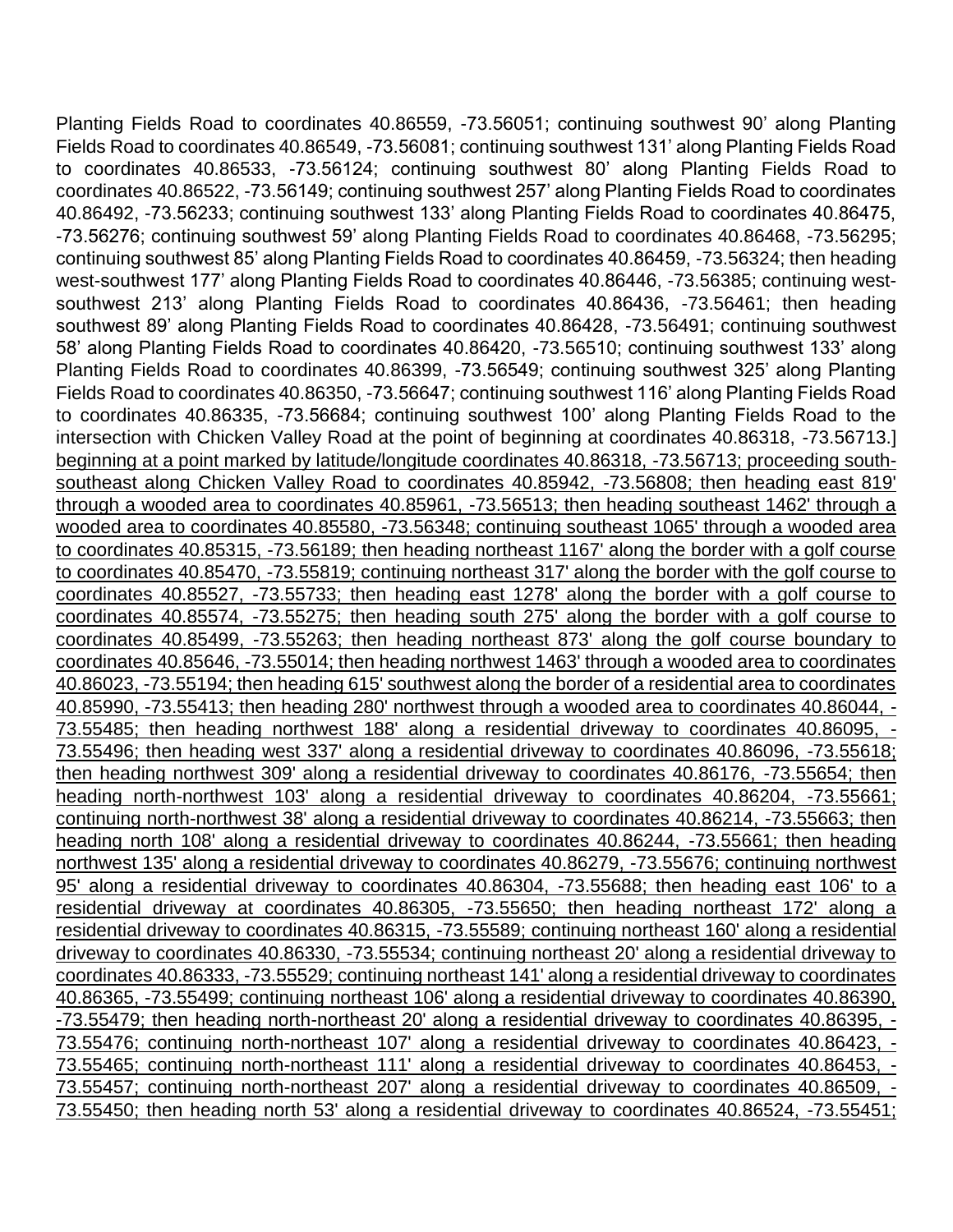then heading northeast 153' along a paved driveway to coordinates 40.86551, -73.55409; continuing northeast 173' along a paved driveway to coordinates 40.86573, -73.55354; continuing northeast 71' along a paved driveway to coordinates 40.86586, -73.55335; then heading north-northeast 47' along a paved driveway to coordinates 40.86596, -73.55325; continuing north-northeast 70' along a paved driveway to coordinates 40.86614, -73.55314; continuing north-northeast 79' along a paved driveway to coordinates 40.86635, -73.55306; then heading north-northeast 109' along a paved driveway to coordinates 40.86664, -73.55300; then heading north 129' along a paved driveway to coordinates 40.86699, -73.55296; continuing north 122' along a paved driveway to coordinates 40.86733, - 73.55292; then heading north-northeast 182' along a paved driveway to coordinates 40.86782, - 73.55278; then heading north 23' along a paved driveway to coordinates 40.86788, -73.55277; then heading north 36' along a paved driveway to its intersection with Planting Fields Road at coordinates 40.86798, -73.55281; then heading southwest along Planting Fields Road to the intersection with Chicken Valley Road at the point of beginning at coordinates 40.86318, -73.56713.

(5) That portion of the land in the town of Oyster Bay and in the hamlet of Old Bethpage bounded as follows: beginning at a point marked by latitude/longitude coordinates 40.77033, - 73.44604; then proceeding southwest 1997' through a wood line to Winding Road at coordinates 40.76550, -73.44931; [then heading southeast 102' along Winding Road to coordinates 40.76533, - 73.44901; continuing southeast 57' along Winding Road to coordinates 40.76521, -73.44888; then heading south-southeast 52' along Winding Road to coordinates 40.76508, -73.44880; continuing south-southeast 99' along Winding Road to coordinates 40.76482, -73.44872; then heading south 654' along Winding Road to coordinates 40.76303, -73.44857; then heading southeast 24' along a ramp to coordinates 40.76296, -73.44855; then heading northeast 2134' through a wood line to coordinates 40.76449, -73.44113; then heading north-northwest 1197' along the Nassau County/Suffolk County Border to coordinates 40.76773, -73.44174; then heading southwest 250' through a wood line to coordinates 40.76762, -73.44263; then heading 132' north-northwest along Restoration Road to coordinates 40.76797, -73.44269; then heading northeast 311' along Restoration Road to coordinates 40.76875, -73.44223; then heading northwest 96' along Restoration Road to coordinates 40.76895, -73.44245; continuing northwest 262' along Restoration Road to coordinates 40.76952, -73.44304; continuing northwest 173' along Restoration Road to coordinates 40.76993, - 73.44334; continuing northwest 33' along Restoration Road to coordinates 40.76999, -73.44343; then heading southwest 275' along Restoration Road to coordinates 40.76942, -73.44408; continuing southwest 194' along Restoration Road to coordinates 40.76900, -73.44451; then heading northnorthwest 334' along a gravel path to coordinates 40.76988, -73.44487; then heading northwest 364' along a gravel path to the point of beginning at coordinates 40.77033, -73.44604.] then heading south along Winding Road to coordinates 40.76296, -73.44855; then heading northeast 2134' through a wood line to coordinates 40.76457, -73.44116; then heading north 1197' along the Nassau County/Suffolk County Border to coordinates 40.76767, -73.44178; then heading west 250' through a wood line to Bethpage Restoration Road at coordinates 40.76762, -73.44263; then heading northnorthwest along Bethpage Restoration Road to coordinates 40.76999, -73.44343; then heading southwest along Bethpage Restoration Road to coordinates 40.76900, -73.44451; then heading northwest 334' along a gravel path to coordinates 40.76988, -73.44487; then heading northwest 364' along a gravel path to the point of beginning at coordinates 40.77033, -73.44604.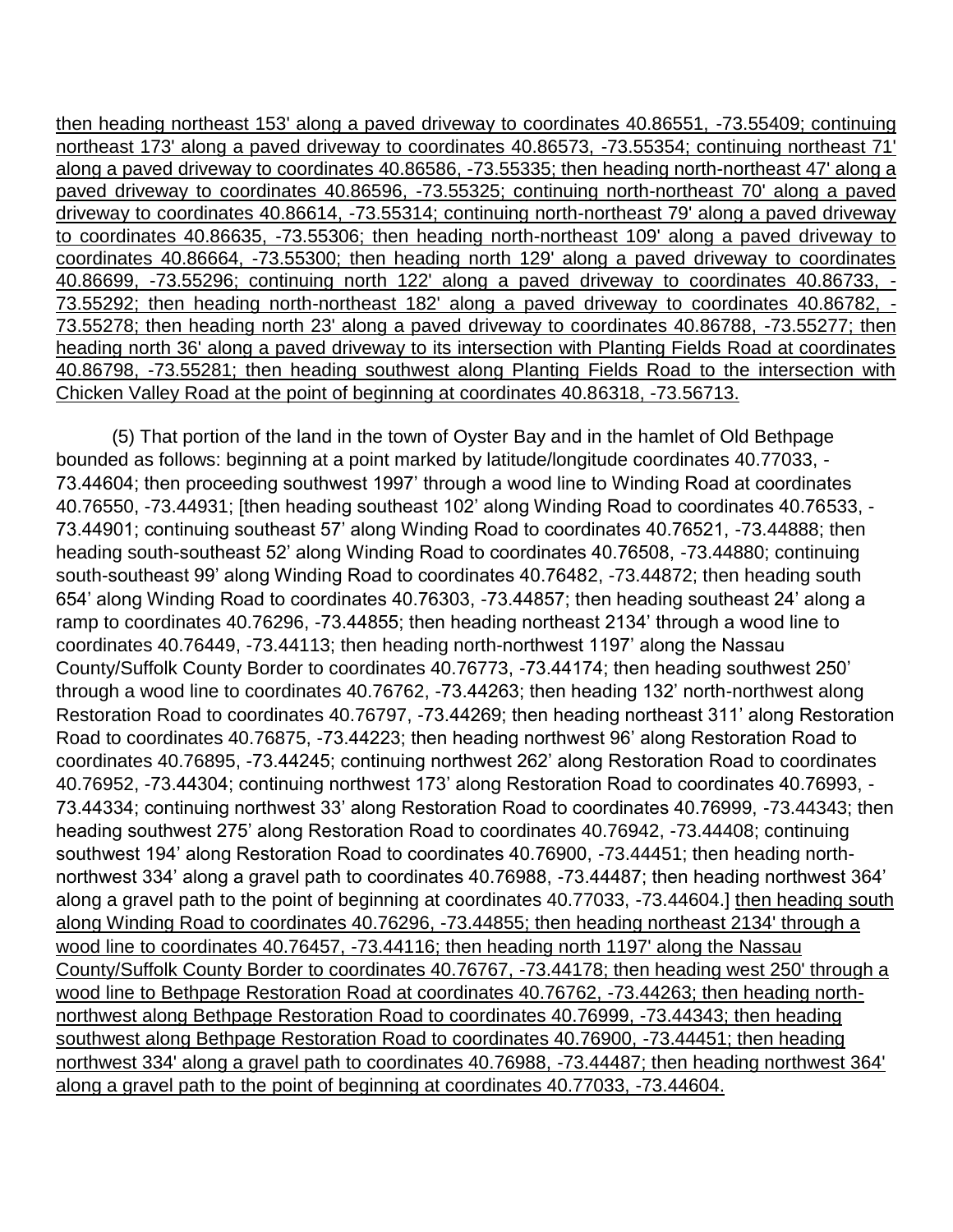Section 127.2 (g) of 1 NYCRR is amended to read as follows:

(g) *Suffolk County*. The areas in the towns of Brookhaven, East Hampton, Huntington, Southampton, Southold and Riverhead in Suffolk County as described as follows:

(1) One area in the Town of Brookhaven in Suffolk County as described as follows: that portion of the land in the Town of Brookhaven and the hamlet of Manorville bounded as follows: beginning at a point marked by latitude/longitude coordinates 40.854223, -72.824083; then proceeding east along South Street to coordinates 40.855118, -72.817193 at the intersection of South Street and Wading River Road; then proceeding northwest along Wading River Road to the intersection with the south ramp of the Long Island Expressway at coordinates 40.862059, -72.821661; the heading west along the south ramp of the Long Island Expressway to coordinates 40.861825, -72.824837; then proceeding 201' southwest to coordinates 40.861729, -72.825553; continuing southwest 88' to coordinates 40.861567, -72.825791; then heading south 83' along a wood line to coordinates 40.861338, -72.825789; continuing south 116' along a wood line to coordinates 40.86102, -72.825746; continuing southeast 96' along a wood line to coordinates 40.860763, -72.825671; then heading 92' southwest along the wood line to coordinates 40.860523, -72.825778; then heading 47' south along the wood line to coordinates 40.860393, -72.825771; then heading southeast 194' along the wood line to coordinates 40.859943, - 72.826145; continuing 87' southwest along the wood line to coordinates 40.859719, -72.826251; continuing 200' southwest along the wood line to coordinates 40.859213, -72.826533; then heading southeast 112' along the wood line to coordinates 40.858909, -72.826465; then heading east 232' along the wood line to coordinates 40.858939, -72.825625; then heading south 828' along the wood line to coordinates 40.856676, -72.825344; then heading east 246' along the northern boundary of a horse farm to coordinates 40.856786, -72.824467; then south 940' along the boundary of a horse farm to the point of beginning at coordinates 40.854223, -72..824083.

[(i) That portion of the land in the Town of Brookhaven and the hamlet of Manorville bounded as follows: beginning at a point marked by latitude/longitude coordinates 40.854223, -72.824083; then proceeding northeast 442' along South Street to coordinates 40.854556, -72.822558; continuing northeast 1086' along South Street to coordinates 40.855021, -72.818682; then proceeding east 413' to coordinates 40.855118, -72.817193 at the intersection of South Street and Wading River Rd.; then proceeding northwest 714' along Wading River Road to coordinates 40.856889, -72.818302; then continuing northwest 695' along Wading River Road to coordinates 40.858604, -72.819402; continuing northwest 497' along Wading River Road to coordinates 40.859819, -72.820219; continuing northwest 221' along Wading River Road to coordinates 40.860358, -72.820587; continuing northwest 203' along Wading River Road to coordinates 40.860861, -72.820907; continuing 194' along Wading River Road to coordinates 40.861338, -72.821215; continuing 212' along Wading River Road to coordinates 40.861863, -72.821547; proceeding northwest 30' to coordinates 40.861892, -72.821648; then heading 45' west to coordinates 40.861879, -72.821808; then heading 183' southwest along the south ramp of the Long Island Expressway to coordinates 40.861774, -72.822457; the heading west 179' parallel with the south ramp of the Long Island Expressway to coordinates 40.861748, -72.823104; then continuing west 182' to coordinates 40.861786, -72.823759; continuing west 299' parallel with the south ramp of the Long Island Expressway to coordinates 40.861825, -72.824837; then proceeding 201' southeast to coordinates 40.861729, -72.825553; continuing southwest 88' to coordinates 40.861567, -72.825791;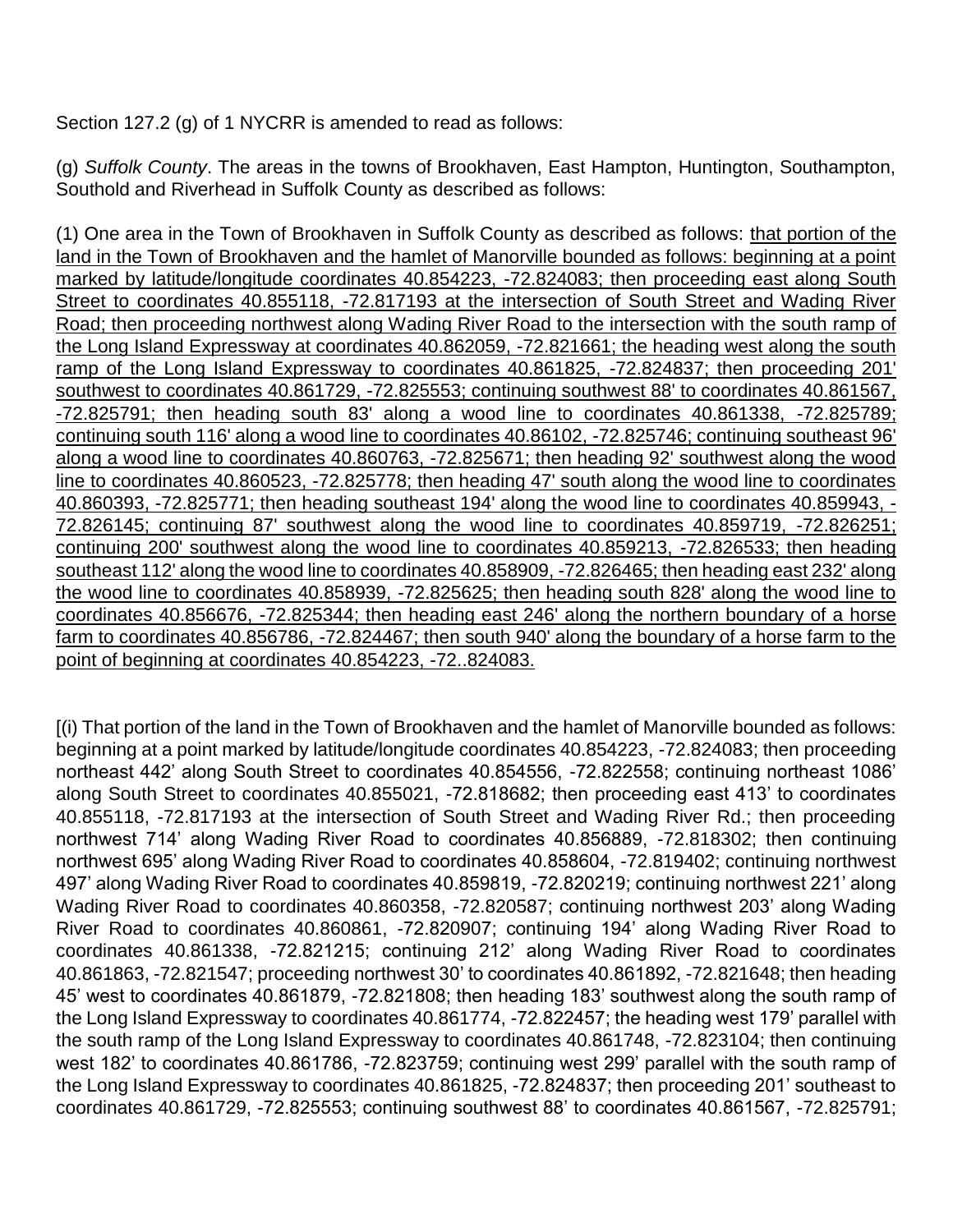then heading south 83' along a wood line to coordinates 40.861338, -72.825789; continuing south 116' along a wood line to coordinates 40.86102, -72.825746; continuing southeast 96' along a wood line to coordinates 40.860763, -72.825671; then heading 92' southwest along the wood line to coordinates 40.860523, -72.825778; then heading 47' south along the wood line to coordinates 40.860393, - 72.825771; then heading southeast 194' along the wood line to coordinates 40.859943, -72.826145; continuing 87' southwest along the wood line to coordinates 40.859719, -72.826251; continuing 200' southwest along the wood line to coordinates 40.859213, -72.826533; then heading southeast 112' along the wood line to coordinates 40.858909, -72.826465; then heading east 232' along the wood line to coordinates 40.858939, -72.825625; then heading south 828' along the wood line to coordinates 40.856676, -72.825344; then heading east 246' along the northern boundary of a horse farm to coordinates 40.856786, -72.824467; then south 940' along the boundary of a horse farm to the point of beginning at coordinates 40.854223, -72..824083.]

(2) Three separate areas in the Town of Huntington in Suffolk County as described as follows:

(i) That portion of the land in the town of Huntington and the hamlet of Melville bounded as follows: Beginning at a point marked by latitude/longitude coordinates N40.776727, W-72.420232; then proceeding southwest 788' along Broad Hollow Road to coordinates N40.774661, W-72.421079; then heading east 2354' along Huntington Quadrangle Road to coordinates N40.774845, W-72.412581; then heading south 2095' parallel to Maxess Rd. to coordinates N40.769105, W-72.412192; then heading southeast 250' along Bayliss Road to coordinates N40.768918, W-72.411323; then heading 2734' north to coordinates  $N40.776422$ , W-72.411481; then heading east 1820' to coordinates N40.776745, W-72.404922; then heading north 233' along Pinelawn Road to coordinates N40.777383, W-72.404847; then heading west 4267' to the starting point at coordinates N40.776727, W-72.420232;

(ii) That portion of the land in the town of Huntington and the hamlet of Melville bounded as follows: beginning at a point marked by latitude/longitude coordinates N40.795408, W-72.408068; then proceeding south 1645' along the west boundary of White Post Farms to coordinates N40.790923, W-72.407372; then proceeding east 1110' along the south boundary of White Post Farms and a housing development to coordinates N40.791009, W-72.403366; then heading north 2033' parallel to Bedell Place to coordinates N40.796560, W-72.404124; then heading southwest 1170' along Old Country Road to the starting point at coordinates N40.795408, W-72.408068.

(iii) That portion of the land in the town of Huntington and the hamlet of Dix Hills bounded as follows: beginning at a point marked by latitude/longitude coordinates N40.790416, W-72.34100; then proceeding southeast 306' along Deer Park Road to coordinates N40.789601, W-72.340729; continuing southeast 272' along Deer Park Road to coordinates N40.788884, W-72.340453; continuing southeast 530' along Deer Park Road to coordinates N40.787492, W-72.339901; then proceeding northeast 1002' along the south boundary of the DeLalio Sod Company to coordinates N40.788334, W-72.336456; then proceeding northwest 541' along the east boundary of the DeLalio Sod Company and the Garden Depot to coordinates N40.78973, W-72.337117; continuing northwest 554' along the east boundary of field 15-C-21 to coordinates N40.791180, W-72.337714; then proceeding southwest 952' along the north boundary of field 15-C-21 to the starting point at coordinates N40.790416, W-72.34100.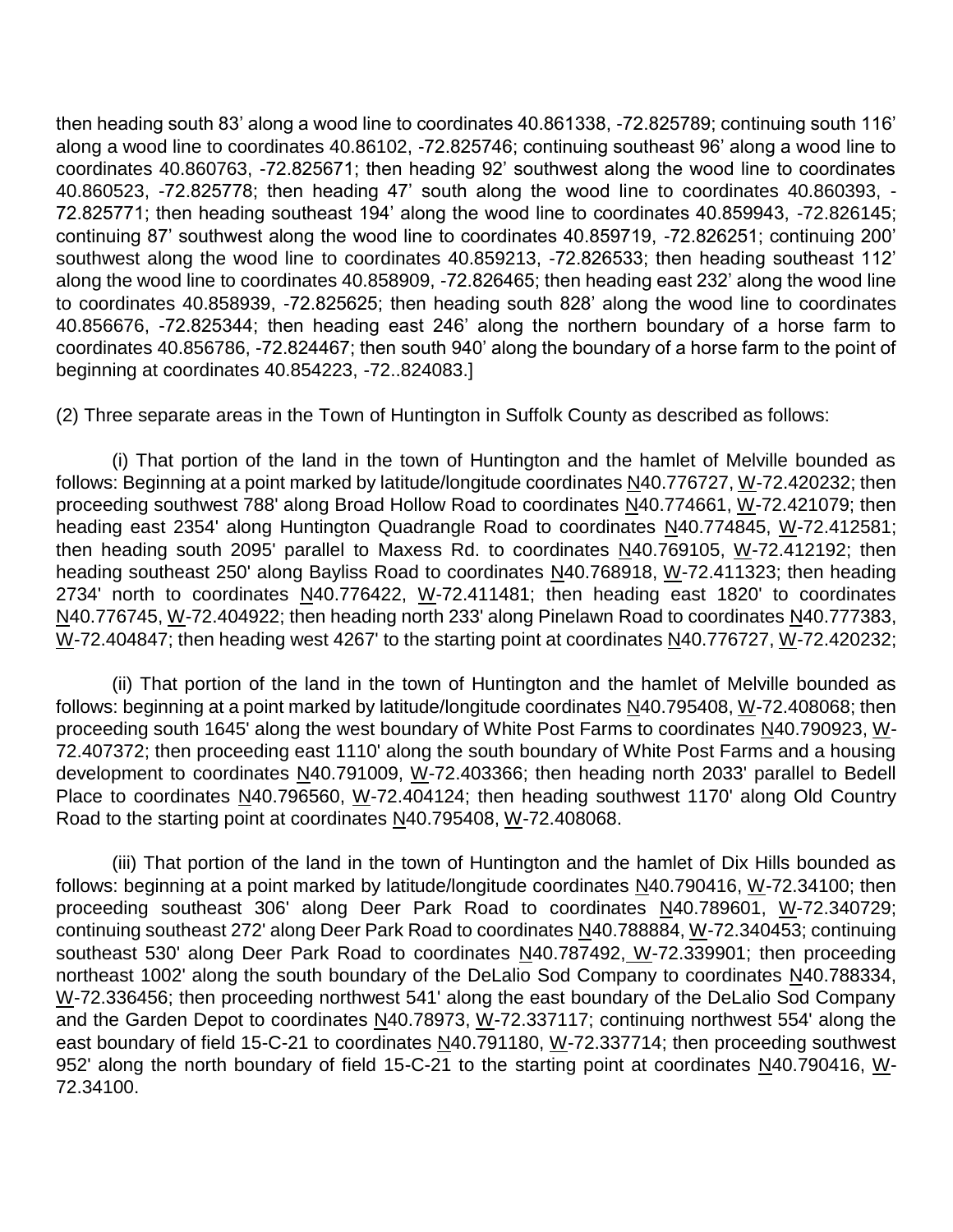(3) [One] Four separate areas in the Town of East Hampton in Suffolk County as described as follows:

[(i) The town of East Hampton in its entirety with the exception of the area bounded as follows: beginning at a point on the south side of Long Lane marked by latitude/ longitude coordinates 40.970798 -72.206141; then south-southwest along a farm road to coordinates 40.968204 -72.208280; then southeast to coordinates 40.967239 -72.205925; then northeast to the south side of Long Lane at coordinates 40.969766 -72.203767; the northwest along the south side of Long Lane to the point of beginning at coordinates 40.970798 -72.206141.]

(i) That area in the Town of East Hampton bounded by a line beginning at point N40.944763 W-72.262781 at the intersection of Route 27 and Town Line Road: Moving southeast along Town Line Road to the Atlantic shoreline; then northeast along the Atlantic shoreline to Georgica Association Road; then following Georgica Association Road northwest to its intersection with Wainscott Main Street; then southwest along Wainscott Main Street to the intersection with Sayre's Path; then northwest along Sayre's Path until the intersection with Route 27; then west-southwest along Route 27 to the beginning point of N40.944763 W-72.262781.

(ii) That area in the Town of East Hampton bounded by a line beginning at point N40.971399 W-72.222207 at the intersection of Route 114 and Stephen Hands Path: Moving southeast along Route 114, crossing the railroad tracks until the intersection with Toilsome Lane; the moving northeast along Toilsome Lane until the intersection with Dayton Lane; then east along Dayton Lane until the intersection with Maidstone Avenue; then north along Maidstone Avenue until the intersection with Gingerbread Lane; then west along Gingerbread Lane until the intersection with King Street; then north along King Street until the intersection with Newtown Lane; then west along Newtown Lane until the intersection with Gould Street; then north along Gould Street until the intersection with Cedar Street; then northwest along Cedar Street until the intersection with Stephen Hands Path; then south-southeast along Stephen Hands Path until latitude/longitude coordinates N40.974517 W-72.220843; then 1200' west to latitude/longitude coordinates N40.975342 W-72.225070; then southwest 180' to latitude/longitude coordinates N40.974893 W-72.225356; then southeast 795' to latitude/longitude coordinates N40.974001 W-72.222727; then south 275' to latitude/longitude coordinates N40.973281 W-72.223016; then east 460' to Stephen Hands Path at latitude/longitude coordinates N40.972964 W-72.221433; then southeast along Stephen Hands Path to the intersection with Route 114 at the beginning latitude/longitude coordinates of N40.971399 W-72.222207; this area described herein excludes the area bounded as follows: beginning at a point on the south side of Long Lane marked by latitude/ longitude coordinates N40.972012 W-72.208956; then south-southwest along a farm road to coordinates N40.969465 W-72.211184; then southeast to coordinates N40.967229 W-72.205918; then northeast to the south side of Long Lane at coordinates N40.969776 W-72.203776; the northwest along the south side of Long Lane to the point of beginning at coordinates N40.972012 W-72.208956.

(iii) That area in the Town of East Hampton bounded by a line beginning at latitude/longitude coordinates N40.967799 W-72.166566 at the intersection of Route 27 (Pantigo Road) and Cross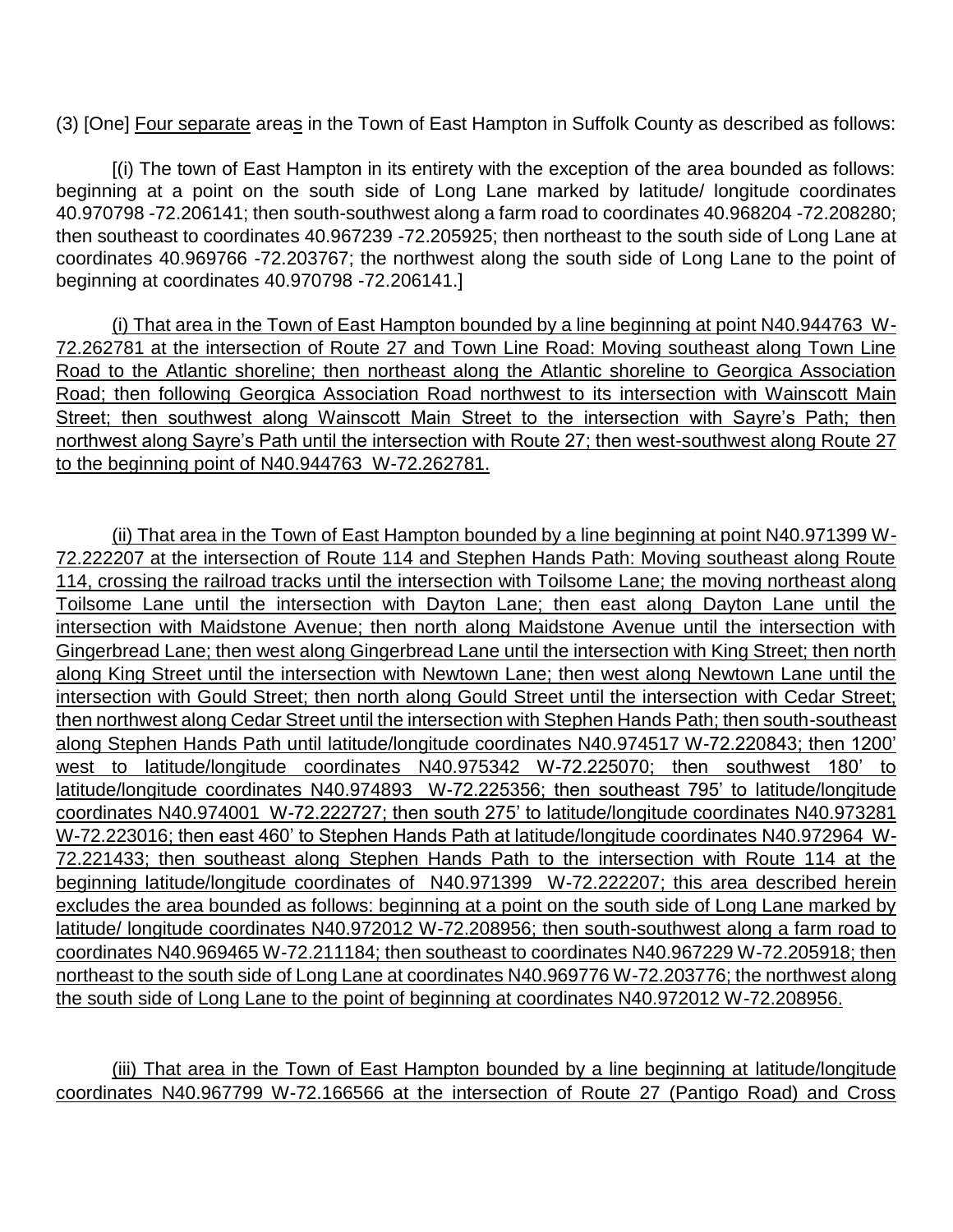Highway: Moving southeast on Cross Highway entering the Village of East Hampton to the intersection with Further Lane; then southwest along Further Lane to the intersection with 2 Mile Hollow Road; then southeast along 2 Mile Hollow Road to the Atlantic Shoreline; then northeast along the Atlantic Shoreline exiting the Village of East Hampton until the meeting with Indian Wells Highway; then northwest along Indian Wells Highway until the intersection with Further Lane; then southwest along Further Lane until the intersection with Skimhampton Road; then west along Skimhampton Road until the intersection with Route 27 (Pantigo Road); then west along Route 27 (Pantigo Road) until the intersection with Cross Highway and the beginning latitude/longitude coordinates at N40.967799 W-72.166566.

(iv) That area in the Town of East Hampton bounded by a line beginning at latitude/longitude coordinates N40.973748 W-72.144006 at the intersection of Windmill Lane and Route 27 (Main Street):Moving northeast along Route 27 (Main Street) until the intersection with Abraham's Landing Road; then northeast along Abraham's Landing Road, crossing the railroad tracks, until the intersection with Old Stone Highway; then northwest along Old Stone Highway until the intersection with Town Lane; then southwest along Town Lane to the southeast corner of Balsam Farms at latitude/longitude coordinates N40.983057 W-72.147481; then northwest along the farm boundary to latitude/longitude coordinates N40.985616 W-72.150181; then west along the farm boundary to latitude/longitude coordinates N40.98506 W-72.151878; then southwest along the farm boundary to latitude/longitude coordinates N40.984972 W-72.153095; then northwest along the farm boundary to latitude/longitude coordinates N40.985639 W-72.154549; then southwest along the farm boundary to the intersection with Abraham's Path at latitude/longitude coordinates N40.984079 W-72.157904; then south along Abraham's Path to the intersection with Town Lane; then east along Town Lane until the intersection with Windmill Lane; then southeast along Windmill Lane to the beginning latitude/longitude coordinates at N40.973748 W-72.144006.

(4) Town of Riverhead in Suffolk County in its entirety[.], with the exception of four areas, bounded as follows:

(i) That area in the Town of Riverhead bounded by a line beginning on Twomey Avenue at latitude/ longitude coordinates N40.936440 W-72.733942; then moving southeast along Twomey Avenue to its intersection with Manor Road; then northwest along Manor Road to the beginning of a farm road at latitude/ longitude coordinates N40.93082 W-72.735053; then north-northeast along the farm road to latitude/ longitude coordinates N40.934723 W-72.737812; then moving 1,241' northeast along a fence line to the beginning point at latitude/ longitude coordinates N40.936440 W-72.733942.

(ii) That area in the Town of Riverhead bounded by a line beginning at latitude/ longitude coordinates N40.977812 W-72.595970; then moving 545' southwest along a tree line to coordinates N40.977212 W-72.597234; then moving 2250' southeast to coordinates N40.973282 W-72.593756; then moving 530' northeast along to coordinates N40.973697 W-72.592434; then moving 2360' northwest along a farm road to the beginning point at latitude/ longitude coordinates N40.977812 W-72.595970.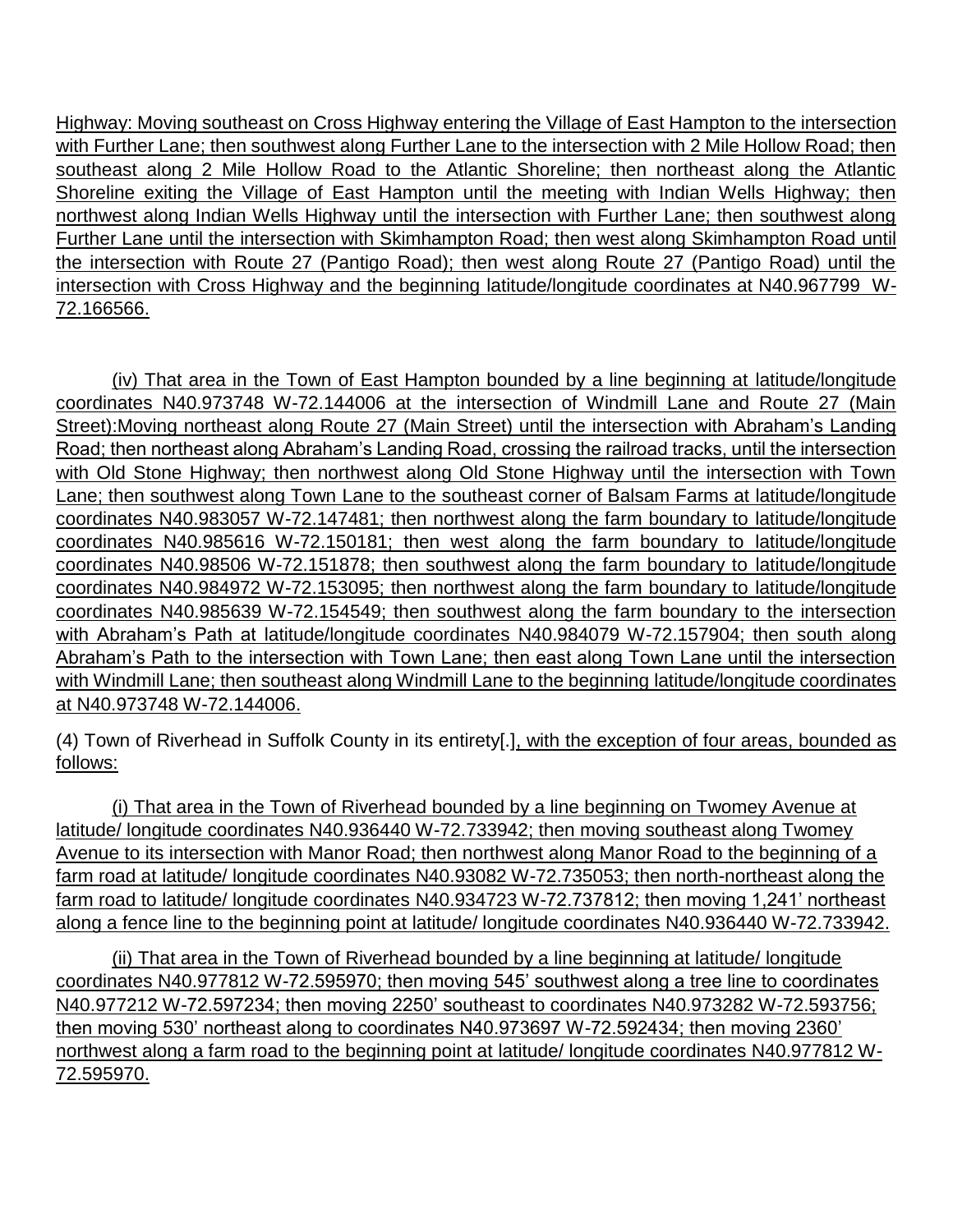(iii) That area in the Town of Riverhead bounded by a line beginning on Manor Lane at latitude/ longitude coordinates N40.974430 W-72.601573; then moving 1560' southeast along Manor Lane to coordinates N40.970824 W-72.598561; then moving 310' southwest along a driveway to coordinates N40.970400 W-72.599444; then moving 235' southeast along a driveway to coordinates N40.969849 W-72.599029; then moving 255' southwest along a driveway to coordinates N40.969481 W-72.599808; then moving 1770' northwest along a farm road to coordinates N40.973566 W-72.603401; then moving 590' northeast along a fence line to the beginning point at coordinates N40.974430 W-72.601573.

(iv) That area in the Town of Riverhead bounded by a line beginning at the intersection of Sound Avenue and Suffolk County Route 105 at latitude/ longitude coordinates N40.967046 W-72.658028; then moving southeast along Suffolk County Route 105 to a farm road entrance at coordinates N40.960499 W-72.651743; then moving 810' southwest along the farm road to coordinates N40.959589 W-72.653593; then moving 2780' northwest along a farm road to coordinates N40.964172 W-72.657981; then moving 1700' southwest along a farm road to coordinates N40.962108 W-72.661671; then moving 5100' southeast along a farm road to its intersection with Northville Turnpike at coordinates N40.953509 W-72.653612; then moving 2515' southwest along Northville Turnpike to a farm road entrance at coordinates N40.948543 W-72.655352; then moving 2990' northwest along the farm road to coordinates N40.953583 W-72.660128; then moving 905' northeast along a farm road to coordinates N40.954572 W-72.658085; then moving 2930' northwest along a farm road to coordinates N40.959549 W-72.662738; then moving 850' southwest along a farm road to coordinates N40.958561 W-72.664660; then moving 5630' northwest along a farm road to its intersection with Sound Avenue at coordinates N40.968148 W-72.673382; then moving east on Sound Avenue to its intersection with Suffolk County Route 105 at the beginning point at coordinates N40.967046 W-72.658028.

(5) One area in the Town of Southampton in Suffolk County as described as follows:

[(i)] That area in the town of Southampton bounded by a line beginning at latitude/longitude coordinates N40.88011 W-72.36056 on the Atlantic shoreline in the village of Southampton: Moving northwest along Baron's Lane to its intersection with Wickapogue Road; then west along Wickapogue Road to its intersection with Old Town Road; then north-northwest along Old Town Road to its intersection with Hampton Road; then northeast along Hampton Road to its intersection with David Whites Lane; then north-northwest along David Whites Lane to its intersection with the Montauk Branch of the Long Island Railroad; then west along the Montauk Branch of the Long Island Railroad to its intersection with North Sea Road; then southeast along North Sea Road to its intersection with West Prospect Street; then west along Prospect Street to its intersection with Halsey Street; then south along Halsey Street to its intersection with Hill Street; then west along Hill Street to its intersection with Halsey Neck Lane; then south along Halsey Neck Lane to its intersection with Great Plains Road; then east along Great Plains Road to its intersection with Coopers Neck Lane; then south on Coopers Neck Lane to its intersection with Meadowmere Lane; then west on Meadowmere Lane to its intersection with Halsey Neck Lane; then north on Halsey Neck Lane to its intersection with Boyeson Road; then northwest on Boyeson Road to its intersection with Captain's Neck Lane; then north on Captain's Neck Lane to its intersection